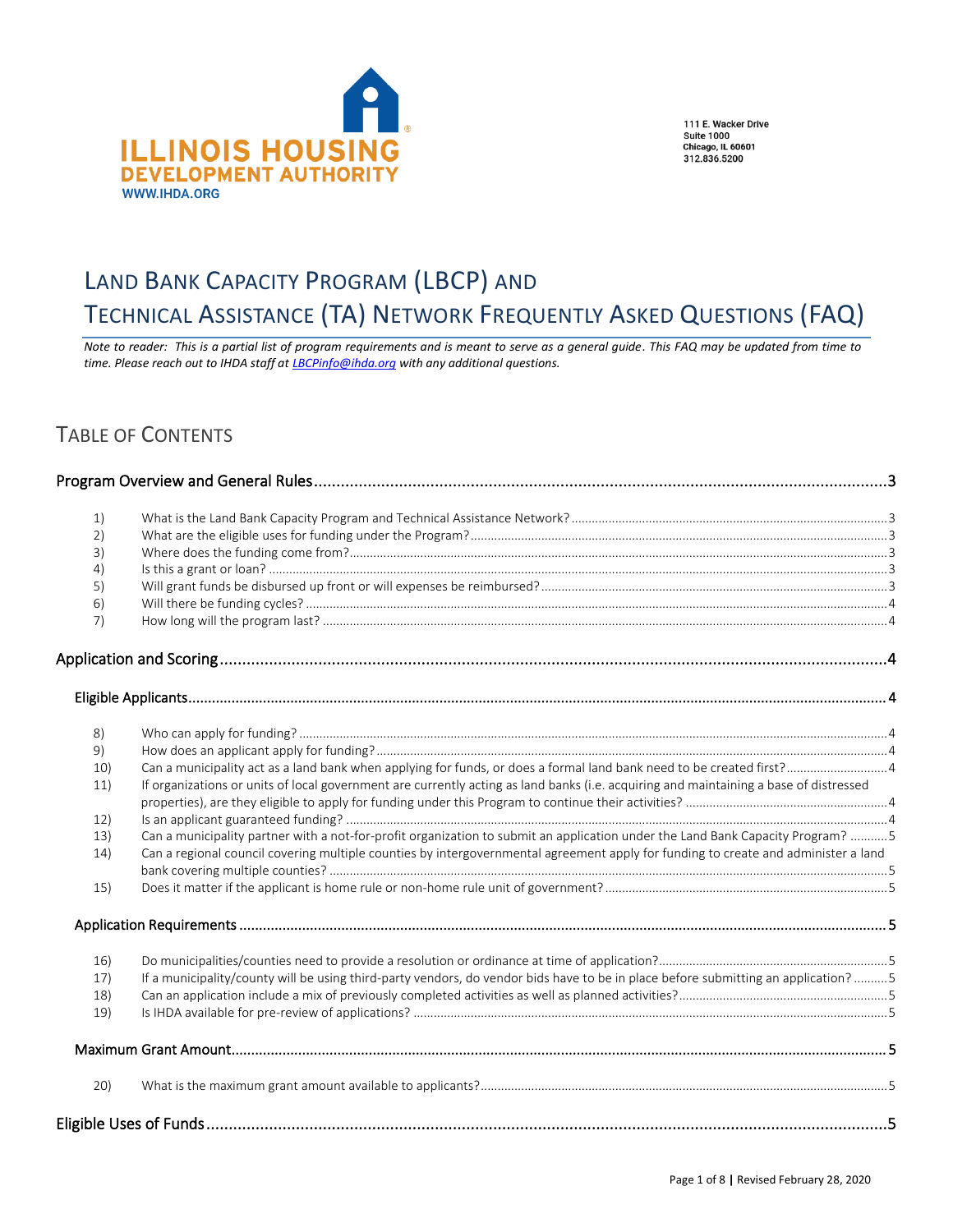| 21) |                                                                                                                                        |  |
|-----|----------------------------------------------------------------------------------------------------------------------------------------|--|
| 22) |                                                                                                                                        |  |
| 23) |                                                                                                                                        |  |
| 24) |                                                                                                                                        |  |
| 25) | If we apply and are successful for funding to reimburse demolitions that have previously been done in our community, would we still    |  |
|     |                                                                                                                                        |  |
| 26) |                                                                                                                                        |  |
| 27) |                                                                                                                                        |  |
| 28) |                                                                                                                                        |  |
| 29) |                                                                                                                                        |  |
| 30) | Can TA Network grant recipients use funds to assist communities in determining whether or not a land bank would be a needed and        |  |
|     | viable resource (i.e. can grant funds be used with assisting communities that eventually determine not to establish a land bank)? 6    |  |
| 31) |                                                                                                                                        |  |
| 32) |                                                                                                                                        |  |
| 33) |                                                                                                                                        |  |
| 34) |                                                                                                                                        |  |
|     |                                                                                                                                        |  |
|     |                                                                                                                                        |  |
|     |                                                                                                                                        |  |
| 35) | Can grant funds intended for acquisition, demolition, or redevelopment of properties be used on multi-family buildings?7               |  |
| 36) |                                                                                                                                        |  |
| 37) | Can grant funds intended for acquisition, demolition, or redevelopment of properties be used on buildings zoned for mixed use?7        |  |
|     |                                                                                                                                        |  |
| 38) |                                                                                                                                        |  |
| 39) |                                                                                                                                        |  |
|     |                                                                                                                                        |  |
| 40) | If the municipality/county is a certified unit of local government, and as such are eligible to demolish buildings, why do we need EPA |  |
|     |                                                                                                                                        |  |
| 41) |                                                                                                                                        |  |
| 42) |                                                                                                                                        |  |
|     |                                                                                                                                        |  |
|     |                                                                                                                                        |  |
| 43) |                                                                                                                                        |  |
| 44) |                                                                                                                                        |  |
|     |                                                                                                                                        |  |
|     |                                                                                                                                        |  |
| 45) |                                                                                                                                        |  |
| 46) |                                                                                                                                        |  |
|     |                                                                                                                                        |  |
|     |                                                                                                                                        |  |
| 47) |                                                                                                                                        |  |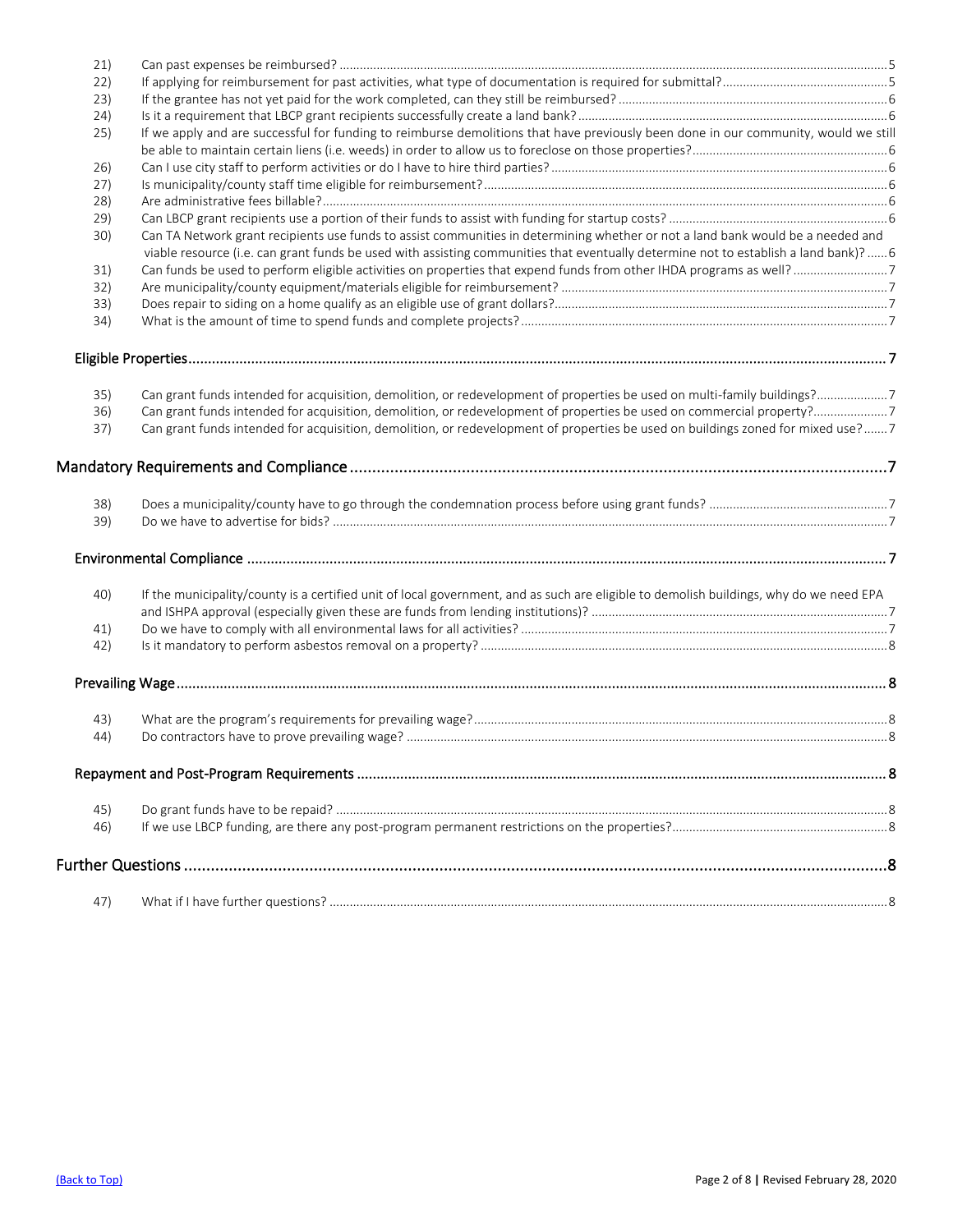## <span id="page-2-0"></span>**Program Overview and General Rules**

## <span id="page-2-1"></span>**1) What is the Land Bank Capacity Program and Technical Assistance Network?**

The Land Bank Capacity Program ("LBCP") and Land Bank Capacity Program Technical Assistance Network ("TA Network")(collectively the "Program") was created in 2017 by the Illinois Housing Development Authority ("IHDA" or "the Authority") to help empower local and regional revitalization efforts by increasing planning and land banking capacity statewide outside the Chicago metropolitan area, with an emphasis on downstate and southern Illinois communities. For the purpose of this Program, outside the Chicago Metropolitan Statistical Area (MSA) shall mean all of Illinois but for Cook, DuPage, Grundy, Kane, Kendall, Lake, McHenry and Will counties.

## <span id="page-2-2"></span>**2) What are the eligible uses for funding under the Program?**

Eligibility of grant activities are determinate upon which of the two program components applicants apply for:

## Land Bank Capacity Program Eligible Grant Activities:

Recipients will be permitted to use LBCP funds to:

- i. Develop and submit to the applicable governing body documentation sufficient to form a land bank
- ii. Off-set related legal expenses and holding costs in connection with on-going land bank creation, maintenance and other activities provided such fees are reasonable
- iii. Fund reasonable start-up costs (including staffing and legal fees for land bank creation), and initial acquisitions of 1-6 unit residential properties (including manufactured homes taxed as real property with a permanent foundation and no hitch or wheels). Property acquisition costs may include:
	- a. Purchase price
	- b. Lien extinguishment (except payment of property taxes, which are not an eligible expense)
	- c. Legal costs
	- d. Title, recording, and transfer fees
	- e. Demolition costs
	- f. Costs of lot treatment and greening
	- g. Redevelopment and disposition of vacant and abandoned properties in order to return them to affordable housing and other productive use

## TA Network Eligible Grant Activities:

Recipients of TA Network funds will provide technical assistance to partners outside the Chicago MSA, which can include but not be limited to the following:

- i. Providing individualized planning, real estate and other assistance
- ii. Conducting webinars for communities outside the Chicago MSA looking to form land banks/access community revitalization tools for programs available via IHDA or others
- iii. Creating, updating, and/or disseminating video tutorials to be made available via IHDA's website, or otherwise made available to Recipients of TA Network funds
- iv. Creating, updating, and/or disseminating print media packages regarding land banks
- v. Providing any other technical assistance that would serve to meet the Program purpose described above

For a complete list of eligibility requirements surrounding grant funds, please refer to the LBCP and TA Network Request for Applications. The Authority is presently not accepting applications for either component of the Program.

## <span id="page-2-3"></span>**3) Where does the funding come from?**

Funding for the Program is derived solely from a national settlement secured by the Illinois' Attorney General, in conjunction with other state attorneys general, the U.S. Department of Justice and the U.S. Department of Housing and Urban Development with the nation's largest banks that has provided \$25 billion in assistance nationally to homeowners harmed by fraudulent foreclosure and mortgage servicing practices.

## <span id="page-2-4"></span>**4) Is this a grant or loan?**

This is a grant. Grant funds not used in compliance with the Grant Agreement are subject to recapture.

## <span id="page-2-5"></span>**5) Will grant funds be disbursed up front or will expenses be reimbursed?**

All expenses will be reimbursed. After the activity is completed and the funds have been expended, expenses must be reported to IHDA. After the report is approved, eligible expenses will be reimbursed.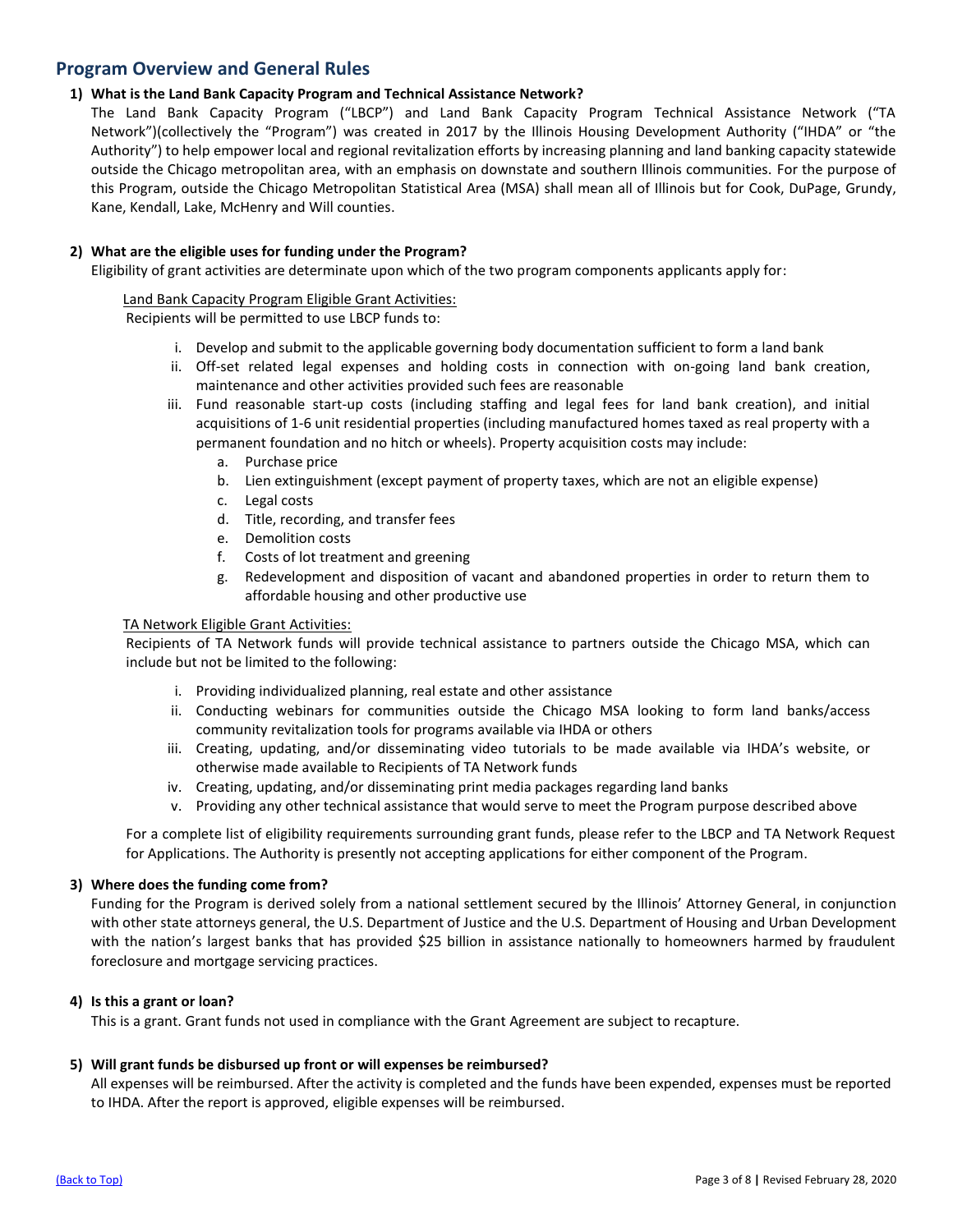## <span id="page-3-0"></span>**6) Will there be funding cycles?**

Applications will be accepted from time to time. The Authority is not currently accepting applications for the Land Bank Capacity Program and Technical Assistance Network.

## <span id="page-3-1"></span>**7) How long will the program last?**

Grant funds must be expended within the twenty-four (24) month time frame of the grant agreement. September 7, 2020 will be the last date to execute an agreement with a twenty-four (24) month term with no extension. All funds must be disbursed by September 7, 2022.

## <span id="page-3-2"></span>**Application and Scoring**

## <span id="page-3-3"></span>**Eligible Applicants**

## <span id="page-3-4"></span>**8) Who can apply for funding?**

Eligibility is determinate upon which of the two program components applicants apply for:

## Land Bank Capacity Program Eligible Applicants:

Awards under this RFA are set-aside for communities outside the Chicago MSA. For the purpose of this Program, outside the Chicago MSA shall mean all of Illinois but for Cook, DuPage, Grundy, Kane, Kendall, Lake, McHenry and Will counties. Eligible Applicants for the LBCP must be a municipality, county, or land bank located outside the Chicago MSA. A municipality, county, or land bank may join with other municipalities, counties, or land banks, and together submit a joint application.

## TA Network Eligible Applicants:

Eligible Applicants for the TA Network may be a for-profit or not-for-profit organization with demonstrated experience in increasing the development capacity of communities and land banks supported through this funding source. Eligible Applicants for the TA Network may be a municipality, county, or land bank. Applicants for the TA Network may join with other applicants and together submit a joint application. For the purpose of this RFA, outside the Chicago MSA shall mean all of Illinois but for Cook, DuPage, Grundy, Kane, Kendall, Lake, McHenry and Will counties. Experience can include assisting communities in the following relevant areas to revitalization: strategic code enforcement, vacant property registry creation, organizational sustainability, tax enforcement, legal assistance and expertise, and land bank creation.

The Authority is presently not accepting applications.

## <span id="page-3-5"></span>**9) How does an applicant apply for funding?**

Interested and eligible parties apply to the Illinois Housing Development Authority. Additional application information can be found on IHDA's [Revitalization and Repair Programs website,](https://www.ihda.org/my-community/revitalization-programs/) or by emailing [LBCPinfo@ihda.org.](mailto:LBCPinfo@ihda.org)

- <span id="page-3-6"></span>**10) Can a municipality act as a land bank when applying for funds, or does a formal land bank need to be created first?** It is not required that applicants are already established as formal land banks at the time of application. In their applications, applicants should indicate their willingness and intent to eventually formulate a land bank or join an existing land bank, and how grant funds would assist in this pursuit.
- <span id="page-3-7"></span>**11) If organizations or units of local government are currently acting as land banks (i.e. acquiring and maintaining a base of distressed properties), are they eligible to apply for funding under this Program to continue their activities?** The Land Bank Capacity Program seeks to provide funds necessary for units of local government or multiple units of local government via intergovernmental agreements to create and operate a land bank. Applicants who currently are not already officially established land banks should apply with the intent to pursue the eventual creation of one.

## <span id="page-3-8"></span>**12) Is an applicant guaranteed funding?**

No. Each application will be scored based on qualifications including applicant's experience or expertise to manage the activities listed in the Request for Applications; Applicant's ability to identify which eligible grant activities are to be undertaken with Program funds; time for expending funds (inclusion of a budget and timeline schedule for performing the eligible uses of grant funds outlined in the Request for Applications); and other factors that IHDA requires to ensure proper grant administration.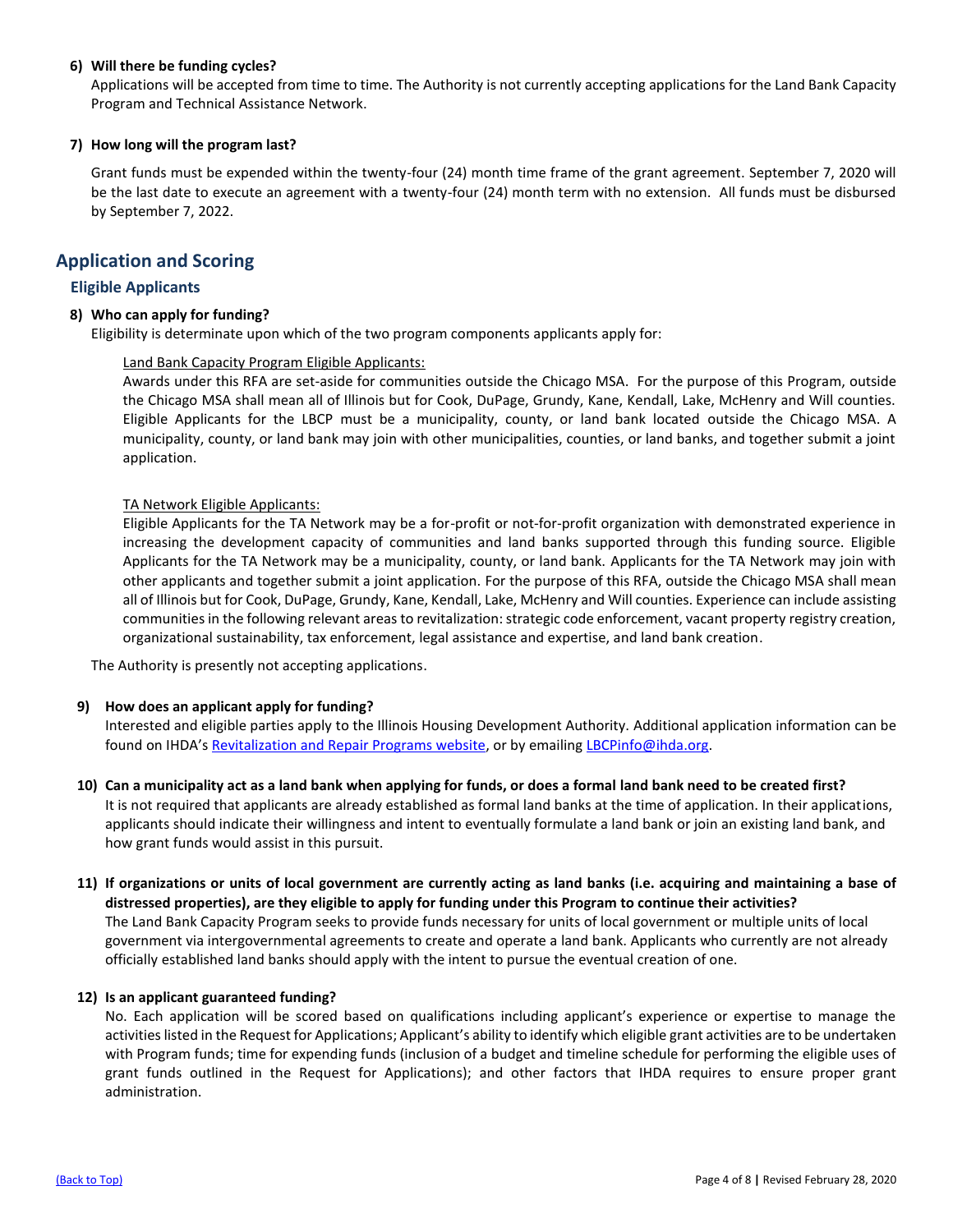<span id="page-4-0"></span>**13) Can a municipality partner with a not-for-profit organization to submit an application under the Land Bank Capacity Program?**

Yes, municipalities may partner with a not-for-profit or for-profit organization to submit an application under LBCP. In such a scenario, partnering organizations must demonstrate that they have relevant experience and can illustrate how such experience would be utilized under this grant. The IHDA Grant Agreement would be with the municipality. A Delegation Agreement, provided by IHDA, would be executed between the municipality and non-for-profit or for-profit organization.

<span id="page-4-1"></span>**14) Can a regional council covering multiple counties by intergovernmental agreement apply for funding to create and administer a land bank covering multiple counties?**

Yes, IHDA encourages partnering units of local government, regional councils, and similar organizational bodies to apply for funding under this Program for the intent of creating and administering land banks covering broad jurisdictions.

<span id="page-4-2"></span>**15) Does it matter if the applicant is home rule or non-home rule unit of government?** No. Home rule and non-home rule units of government may apply.

## <span id="page-4-3"></span>**Application Requirements**

- <span id="page-4-4"></span>**16) Do municipalities/counties need to provide a resolution or ordinance at time of application?** No, if awarded grant funds, at time of preparing grant agreement IHDA will need adopted resolution or ordinance from applicant allowing applicant to accept funds, and a copy of certificate of incumbency of authorized officers.
- <span id="page-4-5"></span>**17) If a municipality/county will be using third-party vendors, do vendor bids have to be in place before submitting an application?**

No, but a solid, well-estimated budget is expected.

<span id="page-4-6"></span>**18) Can an application include a mix of previously completed activities as well as planned activities?** 

Yes. It is acceptable to both propose future expenses and/or submit previous eligible activities for reimbursement occurring during the eligible time frame as outlined in the RFA.. All program requirements, regulatory compliance, and certification must be met for previous eligible activities to be reimbursed. However, until an activity has been completed and proof of payment is submitted, payment will not be released. Please note that a land bank must be established before redevelopment funds on vacant and abandoned properties are eligible for reimbursement.

## <span id="page-4-7"></span>**19) Is IHDA available for pre-review of applications?**

No. However, questions may be posed to [LBCPinfo@ihda.org](mailto:LBCPinfo@ihda.org) and at any webinar offered prior to a round of funding. See IHDA's [Revitalization and Repair Programs website](https://www.ihda.org/my-community/revitalization-programs/#collapseTwo) for more details.

## <span id="page-4-8"></span>**Maximum Grant Amount**

## <span id="page-4-9"></span>**20) What is the maximum grant amount available to applicants?**

There is no maximum grant amount. Applications and their grant request amounts will be reviewed and determined on an individual basis, taking into account the quality of the applications along with their proposed scope of work, as well as funds available.

## <span id="page-4-10"></span>**Eligible Uses of Funds**

## <span id="page-4-11"></span>**21) Can past expenses be reimbursed?**

Yes, both future expenses and/or previous eligible activities occurring after January 1, 2017 for Round 2 grantees, or after January 1, 2016 for Round 1 grantees may be submitted for reimbursement. All program requirements, regulatory compliance, and certifications must be met for previous eligible activities to be reimbursed. Please note that a land bank must be established before enhanced revitalization activities are eligible for reimbursement. These revitalization activities include but are not limited to assemblage and purchase of land-banked properties, removal of blighted properties, rehabilitation of landbanked properties, or other locally managed revitalization techniques.

## <span id="page-4-12"></span>**22) If applying for reimbursement for past activities, what type of documentation is required for submittal?**

Invoices, receipts (proof of payment), a report provided on a form supplied by IHDA, and compliance with all certifications are required for reimbursement.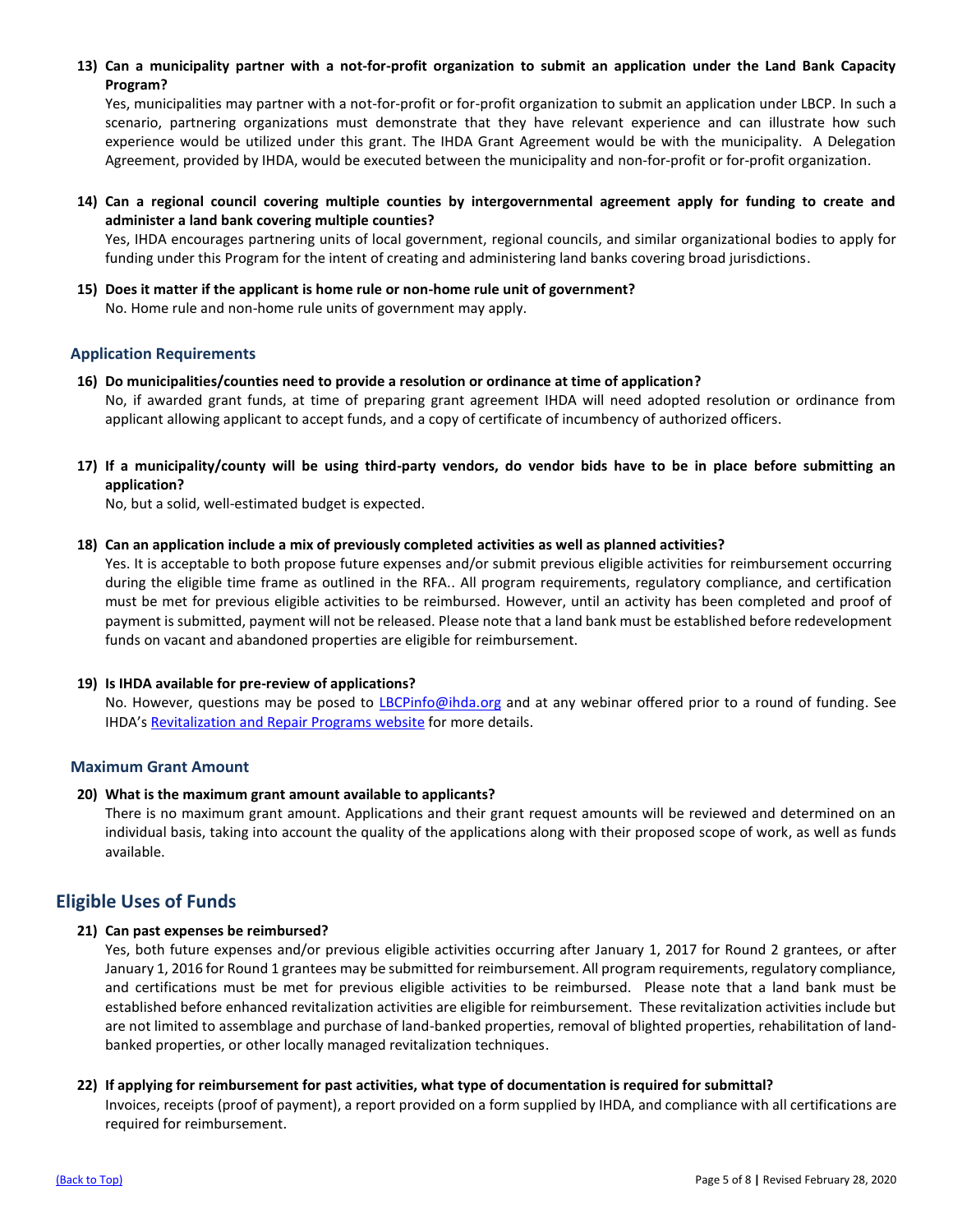## <span id="page-5-0"></span>**23) If the grantee has not yet paid for the work completed, can they still be reimbursed?**

No. You must submit proof of payment with your reimbursement request to be paid on all eligible activities.

#### <span id="page-5-1"></span>**24) Is it a requirement that LBCP grant recipients successfully create a land bank?**

The intent of the Land Bank Capacity Program and Technical Assistance Network is to provide funds necessary for units of local government or multiple units of local government via intergovernmental agreements to create and operate a land bank in order to meet housing revitalization demands. However, for circumstances in which grant recipients conclude that another revitalization strategy would prove to be more effective and beneficial for their community, this is not a Program requirement.

- <span id="page-5-2"></span>**25) If we apply and are successful for funding to reimburse demolitions that have previously been done in our community, would we still be able to maintain certain liens (i.e. weeds) in order to allow us to foreclose on those properties?**  Applicable local laws should be followed. Municipalities and counties should consult with their legal counsel.
- <span id="page-5-3"></span>**26) Can I use city staff to perform activities or do I have to hire third parties?** You can use either.

#### <span id="page-5-4"></span>**27) Is municipality/county staff time eligible for reimbursement?**

Grant recipients will be permitted to use LBCP funds to offset applicable administrative expenses, including staffing and other overhead costs related to the Program. General administration costs related to general management, oversight, coordination, staff, and overhead will be capped pursuant to terms outlined in the grant agreements. Recipients of TA Network funds will be permitted to use grant funds to offset reasonable administrative expenses including staffing, travel, and related overhead costs. If seeking reimbursement for these costs, recipients will also need to submit payment verification for this work, such as submitting copies of the pay stubs for these employees which cover the dates under which the work is being charged.

#### <span id="page-5-5"></span>**28) Are administrative fees billable?**

Reasonable and related administrative fees are billable under both LBCP and TA Network. See the Request for Applications for full eligibility requirements of administrative fees.

## <span id="page-5-6"></span>**29) Can LBCP grant recipients use a portion of their funds to assist with funding for startup costs?**

Yes, although funds for startup, staffing, and initial acquisitions cannot exceed 40% of any grant amount. At least 60% of the LBCP funds will be used for ongoing acquisition, demolition, redevelopment, and/or rehabilitation of acquired or donated parcels to address the need for quality affordable housing.

While it is IHDA's preference that reimbursement for Eligible Uses related to continued, ongoing operations identified in Section 5.a.ii of the Grant Agreement be tied to specific properties as much as possible, it is clear that certain activities meeting this criteria may not be able to be separated out to property-specific expenses. In these instances, these expenses can still be submitted for reimbursement by grantees and approved by IHDA staff, utilizing the Reimbursement Request Form. This is in addition to eligible activities such as start-up, staffing and initial acquisition costs that are eligible for submission and reimbursement and meet the criteria related to the creation of a land bank.

## <span id="page-5-7"></span>**30) Can TA Network grant recipients use funds to assist communities in determining whether or not a land bank would be a needed and viable resource (i.e. can grant funds be used with assisting communities that eventually determine not to establish a land bank)?**

The intent of the LBCP & TA Network is to help empower local and regional revitalization efforts by increasing planning and land banking capacity leading to a revitalized affordable housing stock. Eligible costs include start-up costs which may include consulting with subject matter experts in the TA Network to determine the best path for increasing planning and land banking capacity. The LBCP applicant should commence with the intent to explore the formation of a land bank in their jurisdiction but other measurable outcomes leading to a revitalized affordable housing stock may be an acceptable outcome.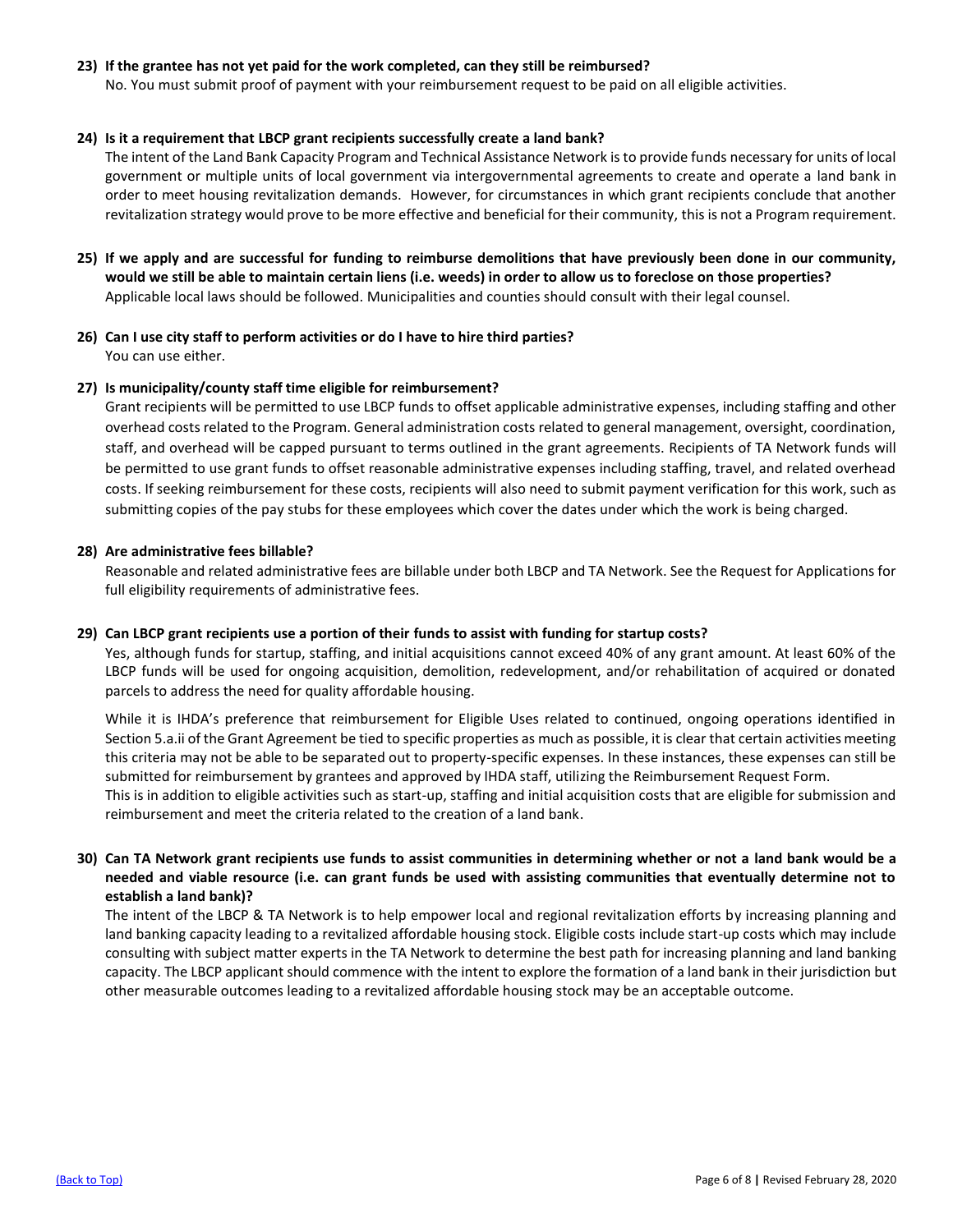<span id="page-6-0"></span>**31) Can funds be used to perform eligible activities on properties that expend funds from other IHDA programs as well (i.e. APP, BRP, etc.)?** 

Funds under this Program can be used in tandem with other IHDA programs given that program rules and their eligibility requirements are maintained across all programs involved. Considerations that must be taken into account in this scenario include but are not limited to: funding timelines, ownership requirements, environmental and historical regulations, geographic requirements, and programmatic eligibility requirements. In no circumstance may the same expense(s) be reimbursed more than one time through multiple IHDA programs.

- <span id="page-6-1"></span>**32) Are municipality/county equipment/materials eligible for reimbursement?**  No.
- <span id="page-6-2"></span>**33) Does repair to siding on a home qualify as an eligible use of grant dollars?**

Once a grantee has established itself as a land bank, funds may be used for redevelopment of vacant and abandoned properties that are owned by the land bank.

<span id="page-6-3"></span>**34) What is the amount of time to spend funds and complete projects?** 

Generally, grant funds must be expended within the twenty-four (24) month time frame of the grant agreement. September 7, 2020 will be the last date to execute an agreement with a twenty-four (24) month term with no extension. All funds must be disbursed by September 7, 2022.

## <span id="page-6-4"></span>**Eligible Properties**

- <span id="page-6-5"></span>**35) Can grant funds intended for acquisition, demolition, or redevelopment of properties be used on multi-family buildings?** Only residential buildings of 1-6 units (including manufactured homes taxed as real property with a permanent foundation and no hitch or wheels) are eligible.
- <span id="page-6-6"></span>**36) Can grant funds intended for acquisition, demolition, or redevelopment of properties be used on commercial property?** No, the property must be a residential-only property of 1-6 units.
- <span id="page-6-7"></span>**37) Can grant funds intended for acquisition, demolition, or redevelopment of properties be used on buildings zoned for mixed use?**

No. Buildings must be 1-6 unit residential buildings.

## <span id="page-6-8"></span>**Mandatory Requirements and Compliance**

- <span id="page-6-9"></span>**38) Does a municipality/county have to go through the condemnation process before using grant funds?** Proof of condemnation is not required for this Program. Please check state and local laws.
- <span id="page-6-10"></span>**39) Do we have to advertise for bids?**

While there are no specific requirements for advertising for bids under the LBCP and TA Network, you are required to comply with all applicable laws and regulations, including applicable municipal procurement policies and procedures as certified in your funding application (certification #10).

## <span id="page-6-11"></span>**Environmental Compliance**

- <span id="page-6-12"></span>**40) If the municipality/county is a certified unit of local government, and as such are eligible to demolish buildings, why do we need EPA and ISHPA approval (especially given these are funds from lending institutions)?** The funds provided under the LBCP and TA Network are managed by the state housing finance authority, thereby triggering state historic preservation and environmental requirements.
- <span id="page-6-13"></span>**41) Do we have to comply with all environmental laws for all activities?**

A municipality or county must comply with all applicable environmental laws. The funds provided under the LBCP and TA Network are managed by the state housing finance authority, thereby triggering historic preservation and environmental requirements. Every property must adhere to the requirements of a Historic Preservation review through the Illinois Historic Preservation Agency (see [https://www2.illinois.gov/dnrhistoric/Preserve/Pages/Resource-Protection.aspx\)](https://www2.illinois.gov/dnrhistoric/Preserve/Pages/Resource-Protection.aspx).